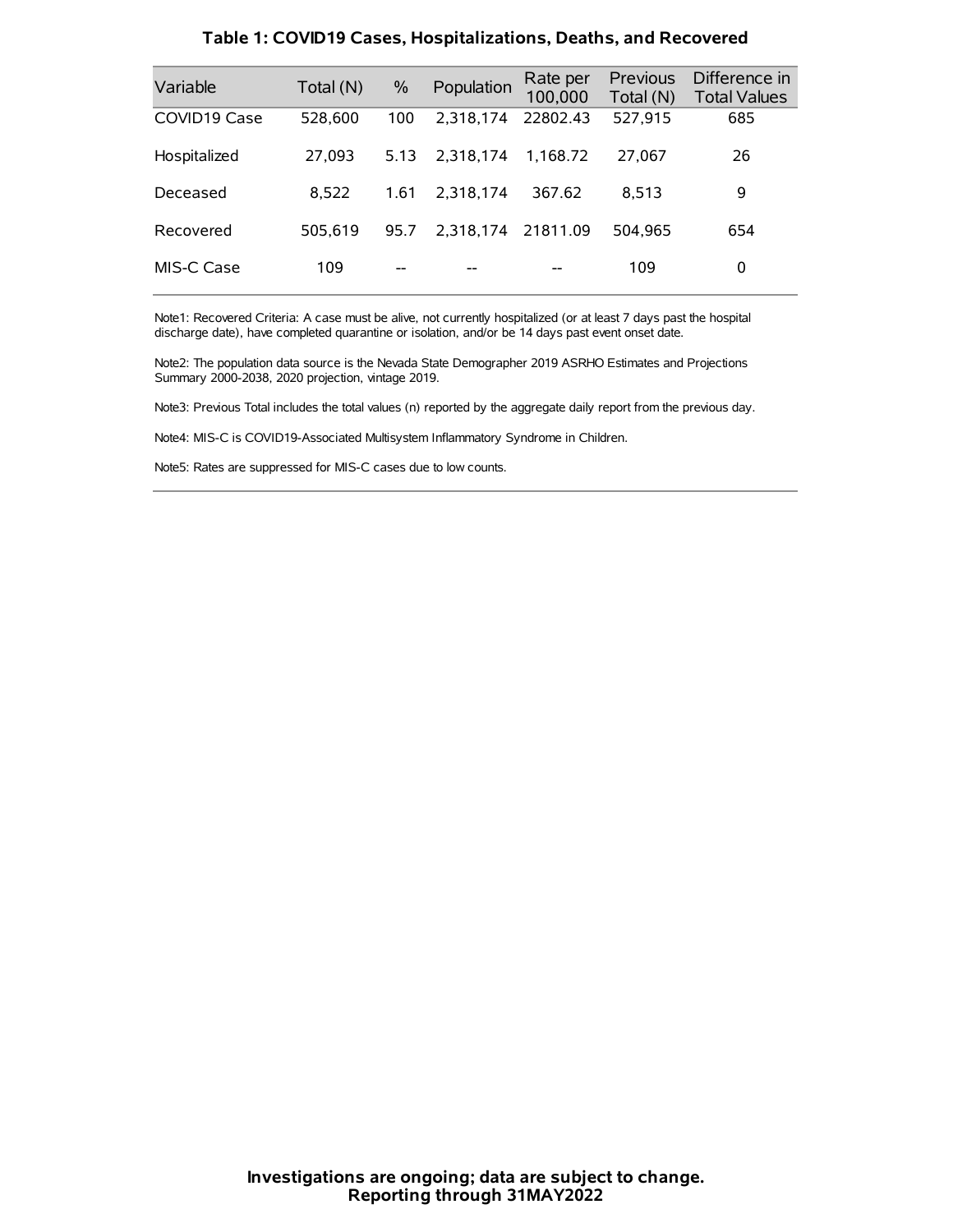# **Table 2: COVID19 Cases**

| Variable                     | Outcome                           | $\mathsf{N}$ | $\%$ | Population           | Rate per<br>100,000 |
|------------------------------|-----------------------------------|--------------|------|----------------------|---------------------|
| Age Categories               | Aged 4 or less                    | 13554        | 2.56 | 149,165              | 9086.6              |
|                              | Aged 5 to 17                      | 65017        | 12.3 | 406,595              | 15991               |
|                              | Aged 18 to 24                     | 60244        | 11.4 | 216,762              | 27793               |
|                              | Aged 25 to 49                     | 235692       | 44.6 | 803,732              | 29325               |
|                              | Aged 50 to 64                     | 98150        | 18.6 | 423,461              | 23178               |
|                              | Aged 64+                          | 55791        | 10.6 | 318,459              | 17519               |
|                              | Unknown                           | 152          | 0.03 |                      |                     |
| <b>Birth Sex</b>             | Female                            | 274638       | 52.0 | 1,160,285            | 23670               |
|                              | Male                              | 249710       | 47.2 | 1,157,889            | 21566               |
|                              | Unknown                           | 4252         | 0.80 |                      |                     |
| Race/Ethnicity               | Hispanic                          | 149787       | 28.3 | 763,053              | 19630               |
|                              | White                             | 137804       | 26.1 | 1,006,929            | 13686               |
|                              | <b>Black</b>                      | 50220        | 9.50 | 262,671              | 19119               |
|                              | Asian or Pacific Islander         | 44702        | 8.46 | 270,209              | 16543               |
|                              | American Indian, Eskimo, or Aleut | 694          | 0.13 | 15,311               | 4532.6              |
|                              | Other                             | 38609        | 7.30 | $\ddot{\phantom{0}}$ |                     |
|                              | Unknown                           | 106784       | 20.2 | ÷.                   |                     |
| Underlying Medical Condition | Yes                               | 81860        | 15.5 |                      |                     |
|                              | No/Unknown                        | 446740       | 84.5 |                      |                     |

Note1: Breakdown of Race is exlusively non-Hispanic.

Note2: Underlying Medical Condition is any identified health condition.

Note3: The population data source is the Nevada State Demographer 2019 ASRHO Estimates and Projections Summary 2000-2038, 2020 projection, vintage 2019.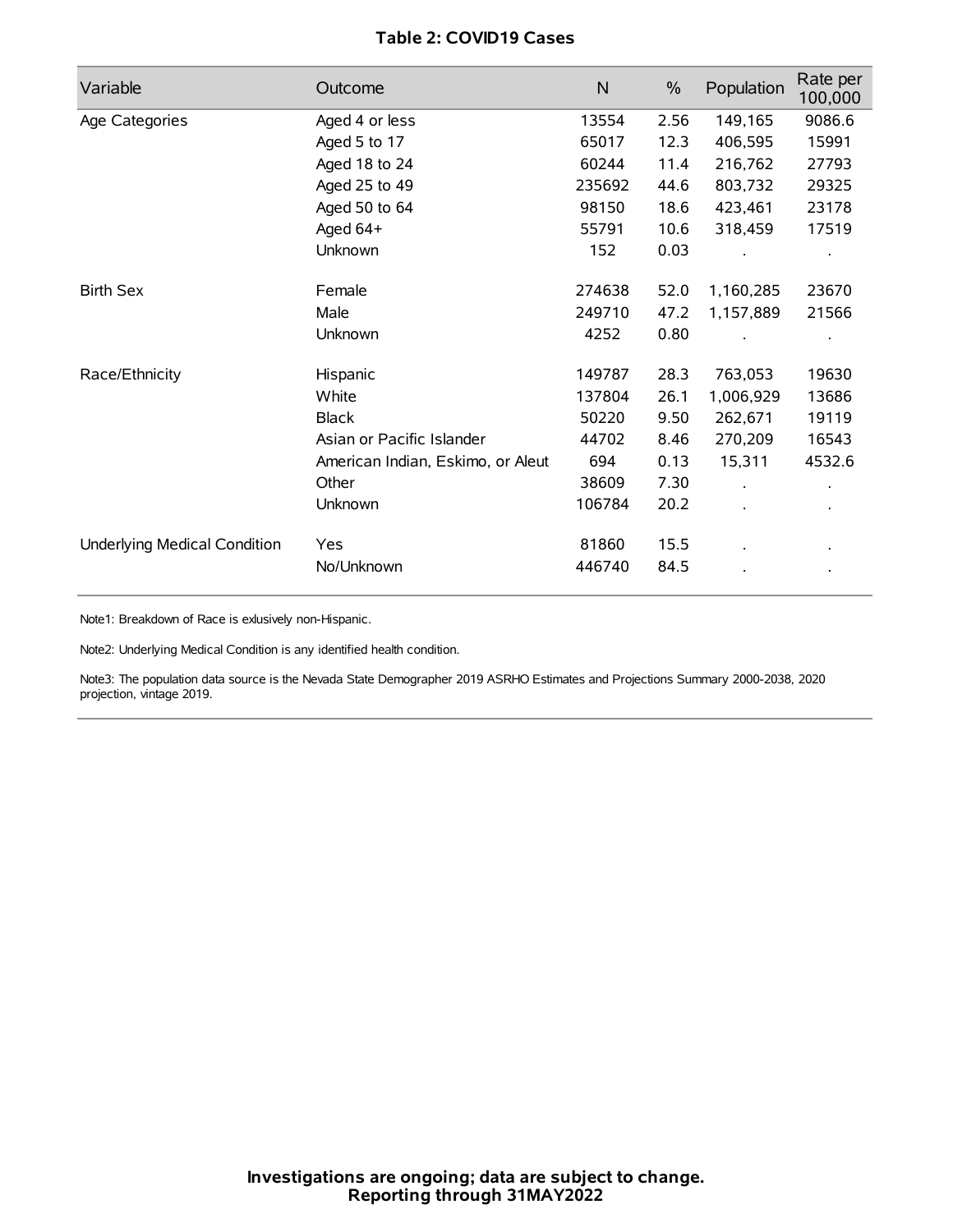| Variable         | Outcome                           | N     | $\%$ | Population | Rate per<br>100,000 |
|------------------|-----------------------------------|-------|------|------------|---------------------|
| Age Categories   | Aged 4 or less                    | 257   | 0.9  | 149,165    | 172.29              |
|                  | Aged 5 to 17                      | 356   | 1.3  | 406,595    | 87.56               |
|                  | Aged 18 to 24                     | 586   | 2.2  | 216,762    | 270.34              |
|                  | Aged 25 to 49                     | 6360  | 23.5 | 803,732    | 791.31              |
|                  | Aged 50 to 64                     | 7355  | 27.1 | 423,461    | 1736.9              |
|                  | Aged 64+                          | 12177 | 44.9 | 318,459    | 3823.7              |
|                  | Unknown                           | 2     | 0.0  |            |                     |
| <b>Birth Sex</b> | Female                            | 12125 | 44.8 | 1,160,285  | 1045.0              |
|                  | Male                              | 14939 | 55.1 | 1,157,889  | 1290.2              |
|                  | Unknown                           | 29    | 0.1  |            |                     |
| Race/Ethnicity   | Hispanic                          | 7087  | 26.2 | 763,053    | 928.77              |
|                  | White                             | 10588 | 39.1 | 1,006,929  | 1051.5              |
|                  | <b>Black</b>                      | 3873  | 14.3 | 262,671    | 1474.5              |
|                  | Asian or Pacific Islander         | 2790  | 10.3 | 270,209    | 1032.5              |
|                  | American Indian, Eskimo, or Aleut | 66    | 0.2  | 15,311     | 431.05              |
|                  | Other                             | 1063  | 3.9  |            |                     |
|                  | Unknown                           | 1626  | 6.0  |            |                     |

# **Table 3: COVID19 Hospitalizations - General Characteristics**

Note1: Breakdown of Race is exlusively non-Hispanic.

Note2: The population data source is the Nevada State Demographer 2019 ASRHO Estimates and Projections Summary 2000-2038, 2020 projection, vintage 2019.

Note3: Rates for categories with fewer than 12 cases are suppressed due to high relative standard error.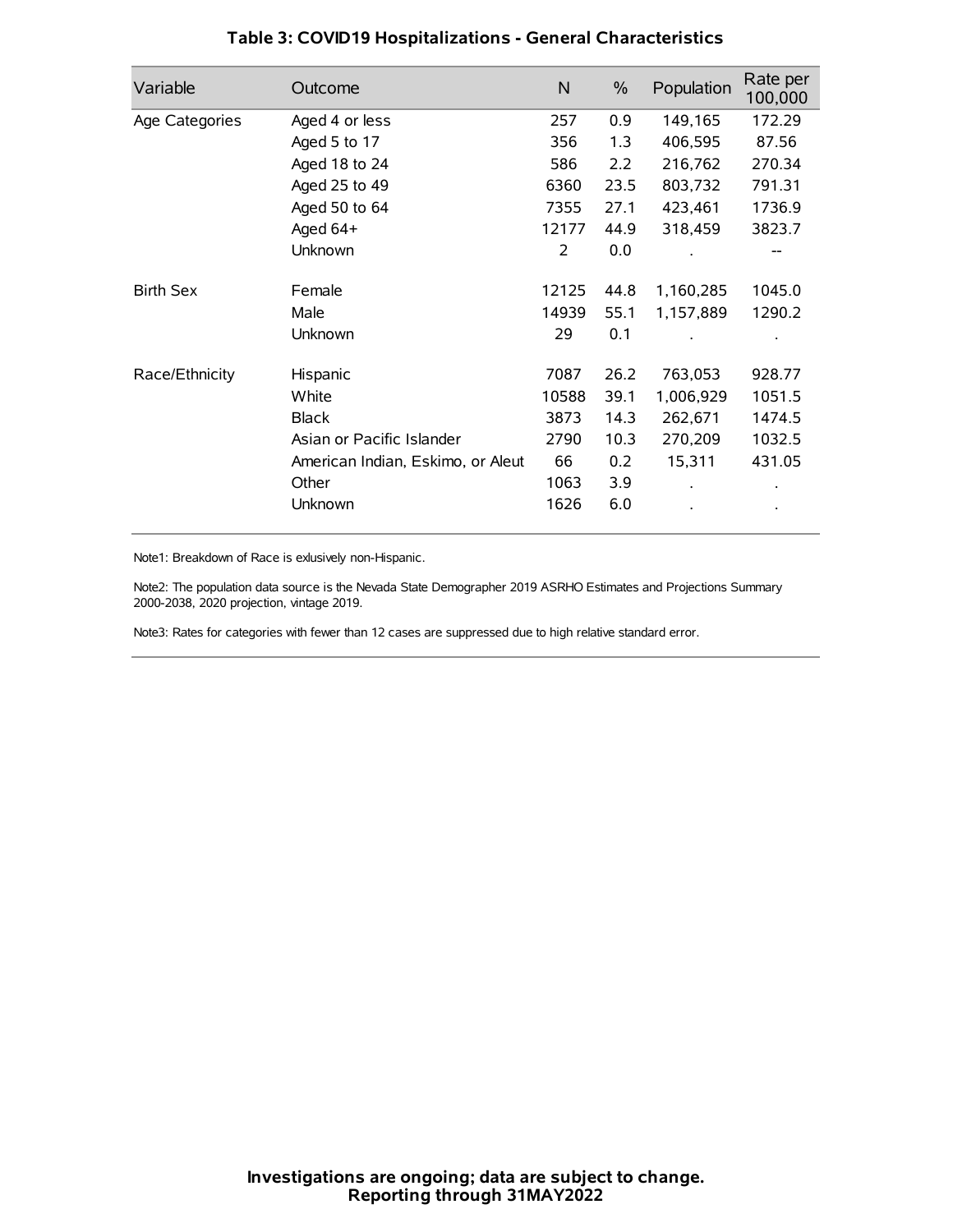| Variable                            | Outcome   | N     | $\%$ |
|-------------------------------------|-----------|-------|------|
| Deceased                            | Yes       | 6922  | 25.5 |
|                                     | <b>No</b> | 20171 | 74.5 |
| ICU                                 | Yes       | 6528  | 24.1 |
|                                     | <b>No</b> | 20565 | 75.9 |
| Intubated                           | Yes       | 3106  | 11.5 |
|                                     | <b>No</b> | 23987 | 88.5 |
| <b>Underlying Medical Condition</b> | Yes       | 16907 | 62.4 |
|                                     | No        | 10186 | 37.6 |
| Hypertension                        | Yes       | 9919  | N/A  |
| Immunocompromised                   | Yes       | 620   | N/A  |
| Chronic Heart Disease               | Yes       | 3599  | N/A  |
| Chronic Liver Disease               | Yes       | 382   | N/A  |
| Chronic Kidney Disease              | Yes       | 2463  | N/A  |
| <b>Diabetes</b>                     | Yes       | 7079  | N/A  |
| Neurologic/Neurodevelopmental       | Yes       | 1258  | N/A  |
| Chronic Lung Disease                | Yes       | 4172  | N/A  |
| <b>Historically Healthy</b>         | Yes       | 4792  | N/A  |
| Other                               | Yes       | 7093  | N/A  |

# **Table 4: COVID19 Hospitalizations - Morbidity**

Note1: Underlying Medical Condition is any identified health condition.

Note2: The breakdown of health conditions are not mutually exlusive (i.e., a person can have more than one risk factor).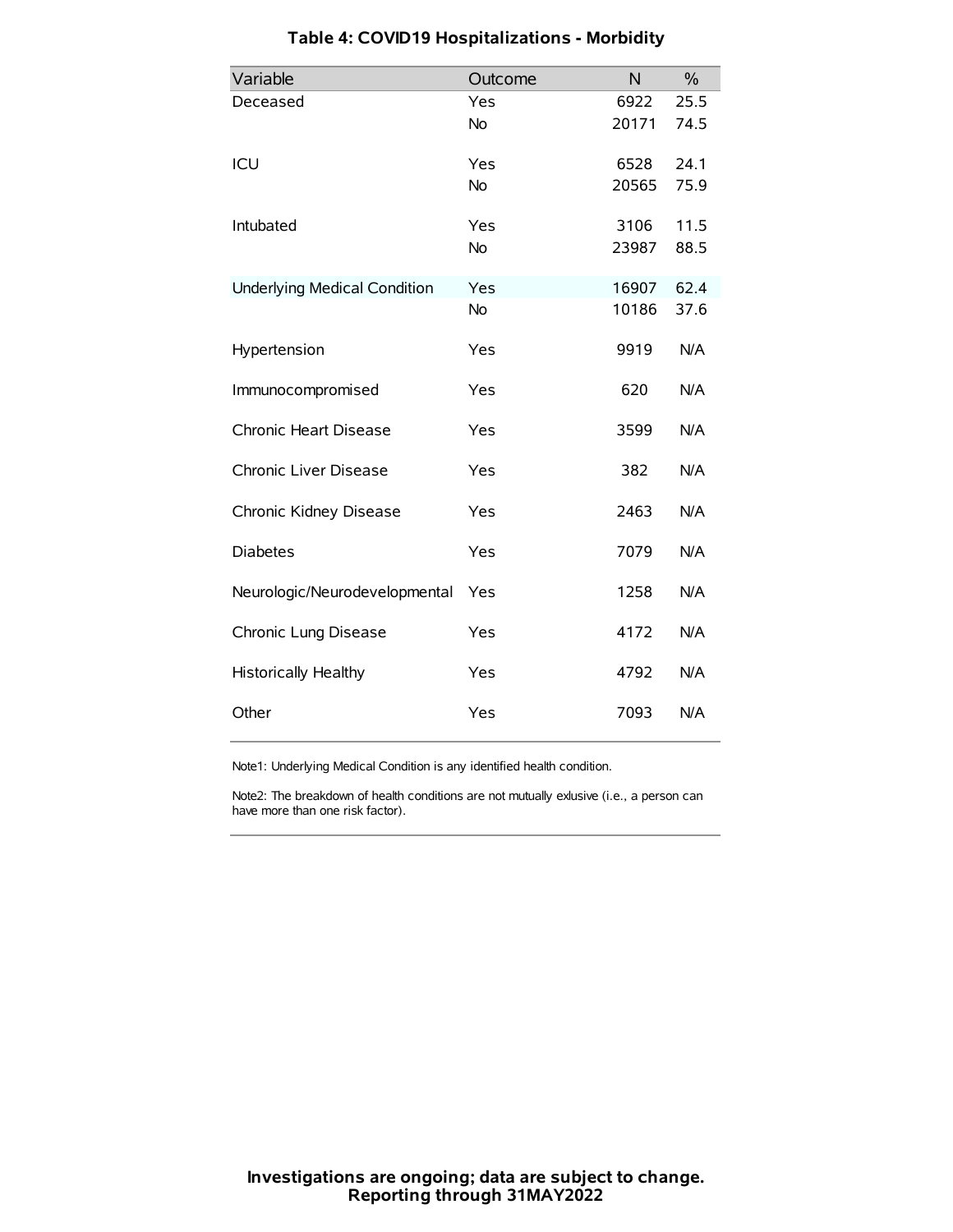| Variable         | Outcome                           | N              | $\%$ | Population           | Rate per<br>100,000 |
|------------------|-----------------------------------|----------------|------|----------------------|---------------------|
| Age Categories   | Aged 4 or less                    | $\overline{2}$ | 0.0  | 149,165              |                     |
|                  | Aged 5 to 17                      | 6              | 0.1  | 406,595              |                     |
|                  | Aged 18 to 24                     | 20             | 0.2  | 216,762              | 9.23                |
|                  | Aged 25 to 49                     | 724            | 8.5  | 803,732              | 90.08               |
|                  | Aged 50 to 64                     | 1830           | 21.5 | 423,461              | 432.15              |
|                  | Aged 64+                          | 5940           | 69.7 | 318,459              | 1865.2              |
| <b>Birth Sex</b> | Female                            | 3366           | 39.5 | 1,160,285            | 290.10              |
|                  | Male                              | 5154           | 60.5 | 1,157,889            | 445.12              |
|                  | Unknown                           | 2              | 0.0  |                      | --                  |
| Race/Ethnicity   | Hispanic                          | 1979           | 23.2 | 763,053              | 259.35              |
|                  | White                             | 4244           | 49.8 | 1,006,929            | 421.48              |
|                  | <b>Black</b>                      | 1096           | 12.9 | 262,671              | 417.25              |
|                  | Asian or Pacific Islander         | 1045           | 12.3 | 270,209              | 386.74              |
|                  | American Indian, Eskimo, or Aleut | 31             | 0.4  | 15,311               | 202.46              |
|                  | Other                             | 103            | 1.2  | $\ddot{\phantom{0}}$ | $\bullet$           |
|                  | Unknown                           | 24             | 0.3  |                      | $\bullet$           |

### **Table 5: COVID19 Deaths - General Characteristics**

Note1: Breakdown of Race is exlusively non-Hispanic.

Note2: The population data source is the Nevada State Demographer 2019 ASRHO Estimates and Projections Summary 2000-2038, 2020 projection, vintage 2019.

Note3: Rates for categories with fewer than 12 cases are suppressed due to high relative standard error.